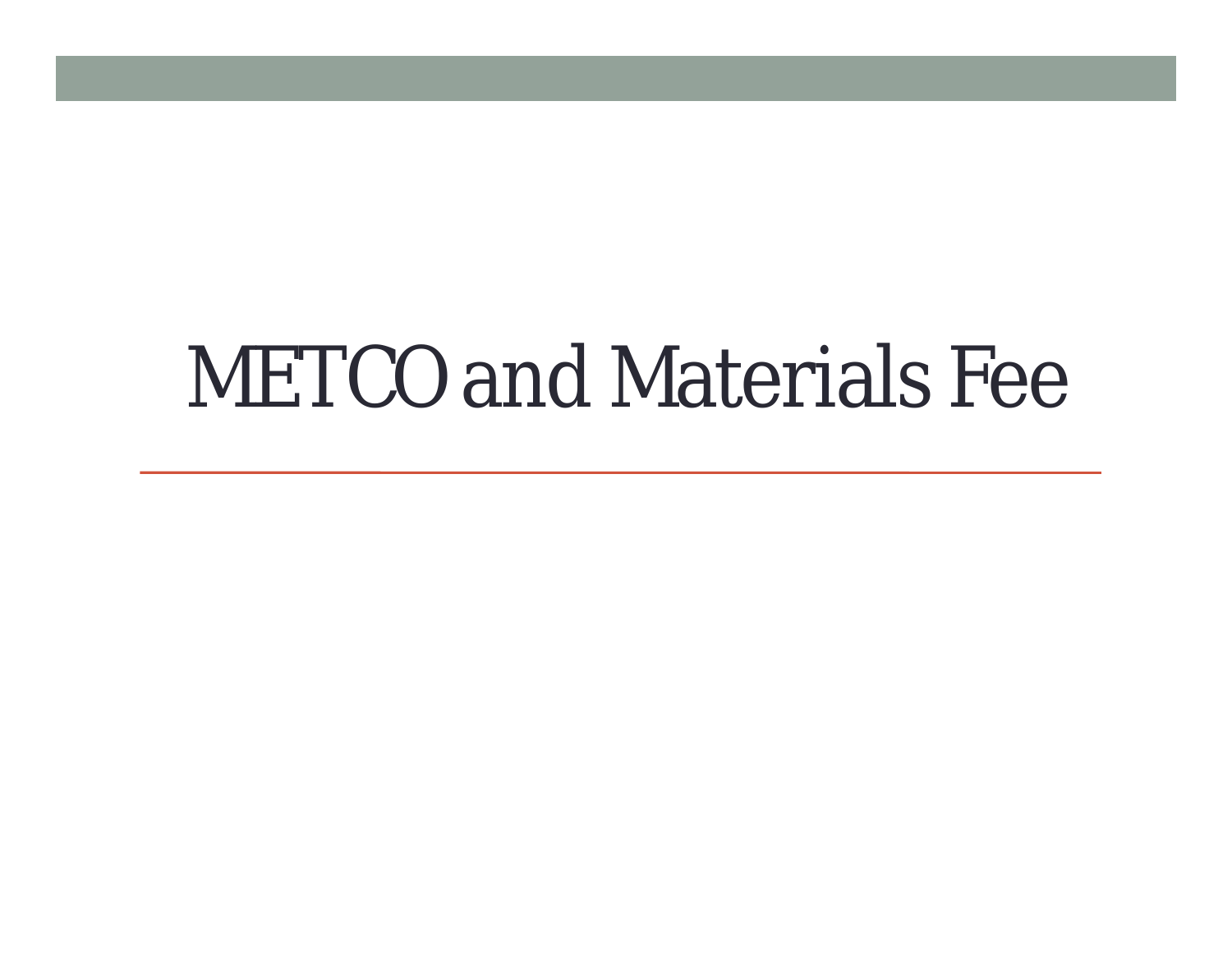## Historical Materials Fee FY10 – FY13

| Year        | Kdgn. | $1$ st<br>Grade | 2nd<br>Grade | 3rd<br>Grade | 4th<br>Grade | 5th<br>Grade | 6th<br>Grade | 7th<br>Grade | 8th<br>Grade | Fresh. | Soph. | Juniors | Seniors | Total<br>(Year) |
|-------------|-------|-----------------|--------------|--------------|--------------|--------------|--------------|--------------|--------------|--------|-------|---------|---------|-----------------|
| <b>FY10</b> | 15    | 20              | 13           | 14           | 10           |              | 8            | 11           | 4            |        | 8     | 13      | 6       | 136             |
| <b>FY11</b> | 16    | 14              | 17           | 14           | 16           | 8            |              |              | 12           |        | 6     |         | 11      | 142             |
| <b>FY12</b> | 20    | 16              | 15           | 19           | 14           | 16           | 8            | 8            | 8            | 13     |       | 5       |         | 156             |
| <b>FY13</b> | 23    | 21              | 15           | 14           | 18           | 13           | 16           | 8            | 8            | 9      | 12    | 6       | 5       | 168             |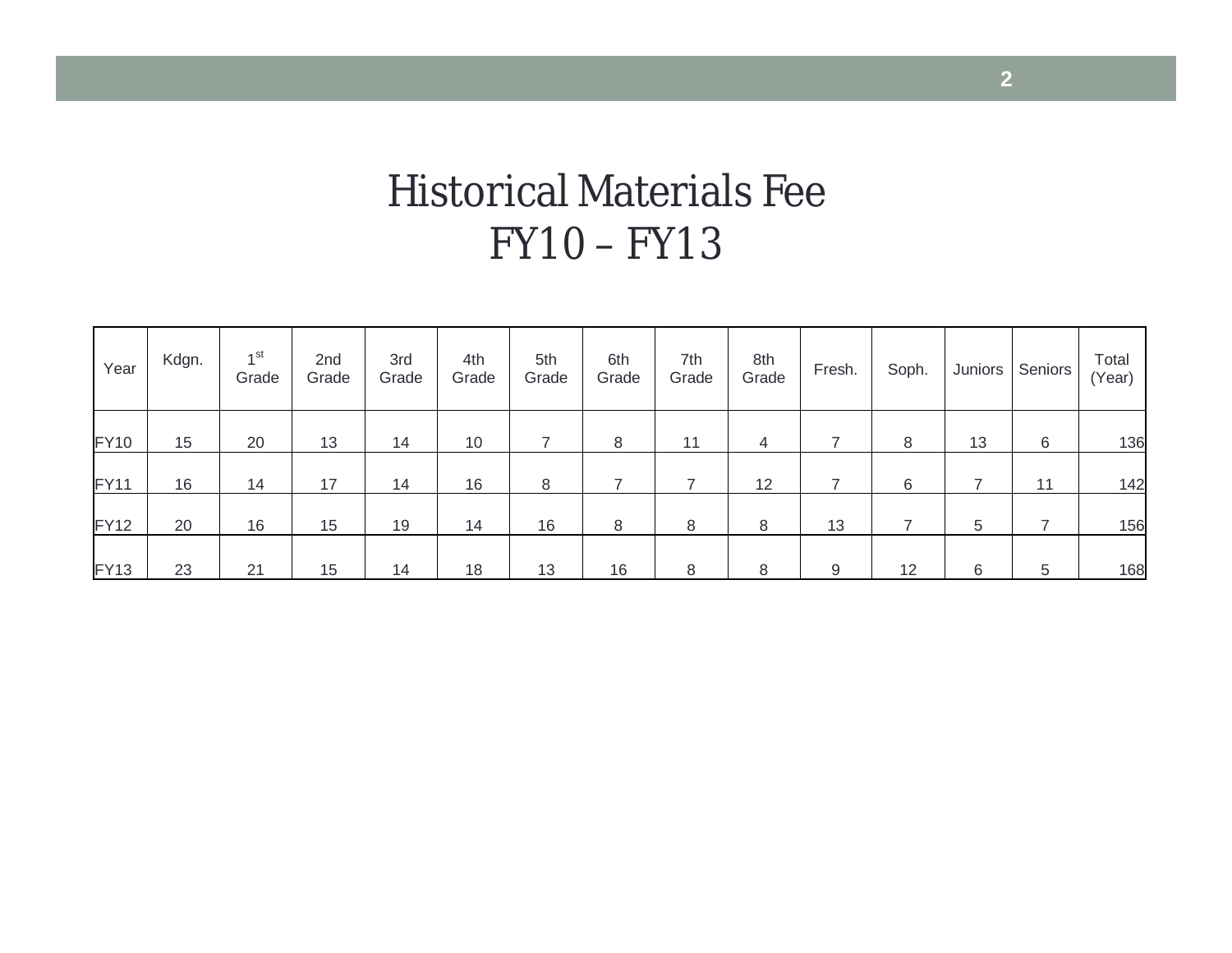## Historical METCO Students FY10 – FY13

| Year        | Kdgn. | 1st<br>Grade | 2nd<br>Grade | 3rd<br>Grade | 4th<br>Grade | 5th<br>Grade | 6th<br>Grade | 7th<br>Grade | 8th<br>Grade | Fresh. | Soph. | Juniors | Seniors | Total (Year) |
|-------------|-------|--------------|--------------|--------------|--------------|--------------|--------------|--------------|--------------|--------|-------|---------|---------|--------------|
| <b>FY10</b> | 21    | 28           | 27           | 27           | 16           | 31           | 20           | 16           | 17           | 22     | 24    | 30      | 20      | 299          |
| <b>FY11</b> | 21    | 21           | 28           | 27           | 27           | 17           | 34           | 19           | 16           | 16     | 23    | 23      | 30      | 302          |
| <b>FY12</b> | 21    | 21           | 19           | 28           | 27           | 27           | 18           | 34           | 20           | 20     | 16    | 23      | 23      | 297          |
| <b>FY13</b> | 20    | 23           | 20           | 19           | 29           | 28           | 25           | 19           | 34           | 24     | 19    | 16      | 19      | 295          |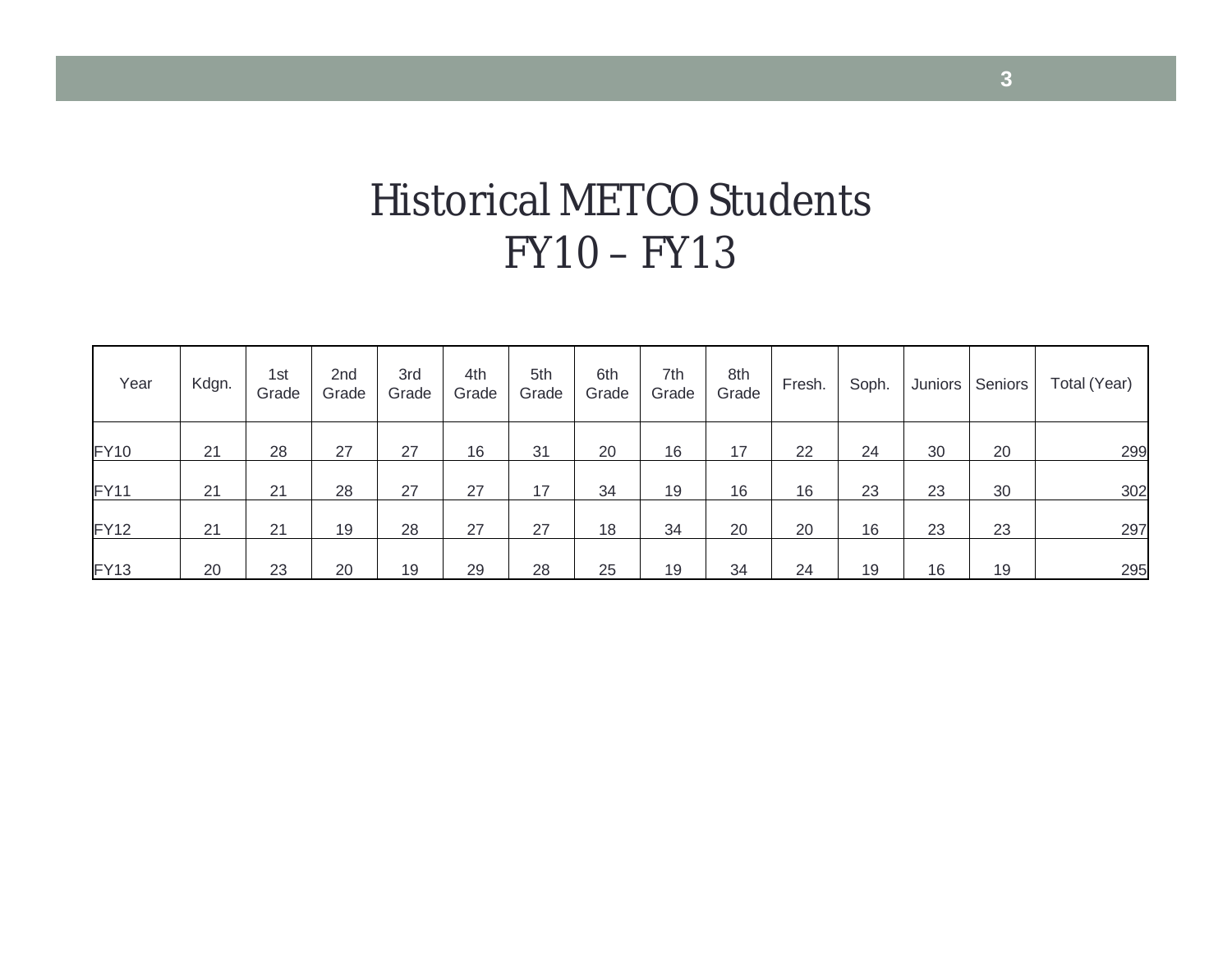### FY13 – Town/School Employees Students

|                 | Kdgn. | 1st<br>Grade | 2nd<br>Grade | 3rd<br>Grade | 4th<br>Grade               | 5th<br>Grade | 6th<br>Grade   | 7th<br>Grade | 8th<br>Grade   | Fresh. | Soph. | Juniors | Seniors | <b>Totals</b> |
|-----------------|-------|--------------|--------------|--------------|----------------------------|--------------|----------------|--------------|----------------|--------|-------|---------|---------|---------------|
| <b>Baker</b>    | 5     | 5            | 5            | 4            | 4                          | 2            | 2              | 2            | 0              |        |       |         |         | 29            |
| Devotion        | 0     |              |              | 0            | $\boldsymbol{\mathcal{A}}$ | 0            | $\mathbf 0$    |              |                |        |       |         |         | 5             |
| <b>Driscoll</b> | 2     |              |              |              | $\mathbf 0$                | 3            | $\overline{0}$ | 0            |                |        |       |         |         | 9             |
| Heath           | 4     | 6            | 4            |              | 4                          | $\mathbf 0$  | 2              | $\mathbf 0$  | 0              |        |       |         |         | 21            |
| Lawrence        | 0     | $\Omega$     | $\Omega$     |              |                            |              |                | 0            |                |        |       |         |         | 5             |
| Lincoln         | 4     | 0            | 0            | 5            | 2                          | 3            | 4              |              | $\overline{2}$ |        |       |         |         | 21            |
| Pierce          | 4     | 2            | 4            | 0            | 4                          |              | 3              |              | 2              |        |       |         |         | 21            |
| Runkle          | 4     | 6            | 0            | 2            | 2                          | 3            | 4              | 3            |                |        |       |         |         | 25            |
| <b>BHS</b>      |       |              |              |              |                            |              |                |              |                | 9      | 12    | 6       | 5       | 32            |
| <b>Totals</b>   | 23    | 21           | 15           | 14           | 18                         | 13           | 16             | 8            | 8              | $9\,$  | 12    | 6       | 5       | 168           |

| <b>Total Number of</b><br><b>Employees Students</b> | 168 |
|-----------------------------------------------------|-----|
|-----------------------------------------------------|-----|